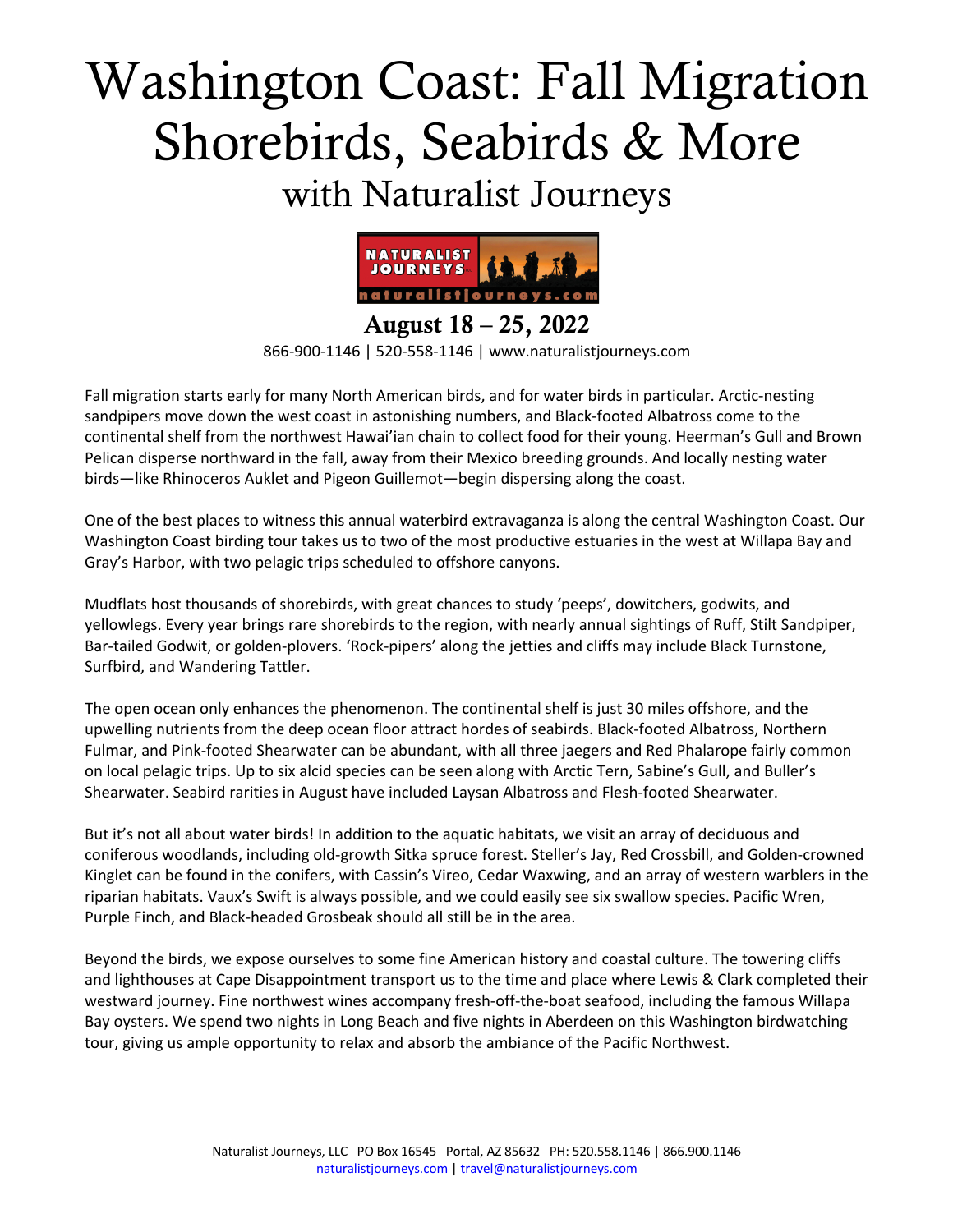#### Tour Highlights

- Witness huge concentrations of shorebirds, with plenty of time to study them well
- Embark on two pelagic trips exploring deep-water canyons; see albatrosses, shearwaters, and more
- Explore the wind-swept cliffs and old-growth Sitka spruce at Cape Disappointment
- See a nice array of western specialty birds like Band-tailed Pigeon, California Scrub-Jay, and Chestnutbacked Chickadee
- Explore the area where Lewis & Clark ended their 18-month, 3,700-mile journey
- Enjoy some of the best oysters in the world and more fresh Pacific seafood, paired with northwest beers and wines
- Embrace cool August weather, with highs in the high 60s

#### Tour Summary

7-Night / 8-Day Tour Washington Coast Birding Tour with Steve Shunk \$3890, from Portland Airport is Portland International (PDX)

# Day-to-Day Itinerary

# Thurs., Aug. 18 Cape Disappointment & Willapa Bay

Please arrive at the Portland International Airport (PDX) by 2:00 PM. We assemble the group and make the 2.5 hour drive to Long Beach, Washington, with a couple of birding stops along the way. We keep our eyes peeled for Bald Eagle and Pileated Woodpecker along the Columbia River, with a special stop to search for American Dipper and Red-breasted Sapsucker.

Then, we check into our Long Beach hotel and before enjoying our kickoff dinner where we get to know our guide and fellow traveling companions and go over the plan for the week. *Accommodations at Long Beach (D)*

# Fri., Aug. 19 Long Beach

The extreme southwestern corner of Washington offers a great diversity of habitats, from open meadows to temperate rainforest and rocky coast. Cape Disappointment keeps us busy in the morning, with short hikes to the North Head and Cape D lighthouses, as well as Beard's Hollow. The rocky cliffs below the lighthouses might give us our first Black Oystercatcher of the trip, with Surf Scoter and Western Grebe likely just offshore. Red Crossbill and Golden-crowned Kinglet are regular in the giant Sitka spruce forest, and Beard's Hollow could produce a Wood Duck, Hutton's Vireo, or Varied Thrush. After lunch at Long Beach we make the 90-minute drive to Tokeland, birding both sides of the Willapa River estuary. We likely see several duck species as well as our first shorebird abundance. In some years, a Bar-tailed Godwit visits Tokeland harbor. *Accommodations at Long Beach (B,L,D)*

# Sat., Aug. 20 Westport Shorebirding

We have a casual day of shorebirding today, covering the southern parts of Gray's Harbor, around the peninsula, and out to the open coast. In addition to plenty of sandpipers, Bottle Beach could bring us Brant, all three scoters, and up to eight different gull species. The Westport Jetty may have both turnstones, plus Surfbird and Wandering Tattler. Along the open coast, Elegant Tern is possible, and we scope the ocean for Alcids and other seabirds. Our precise itinerary is based on the tides and our success at finding certain species.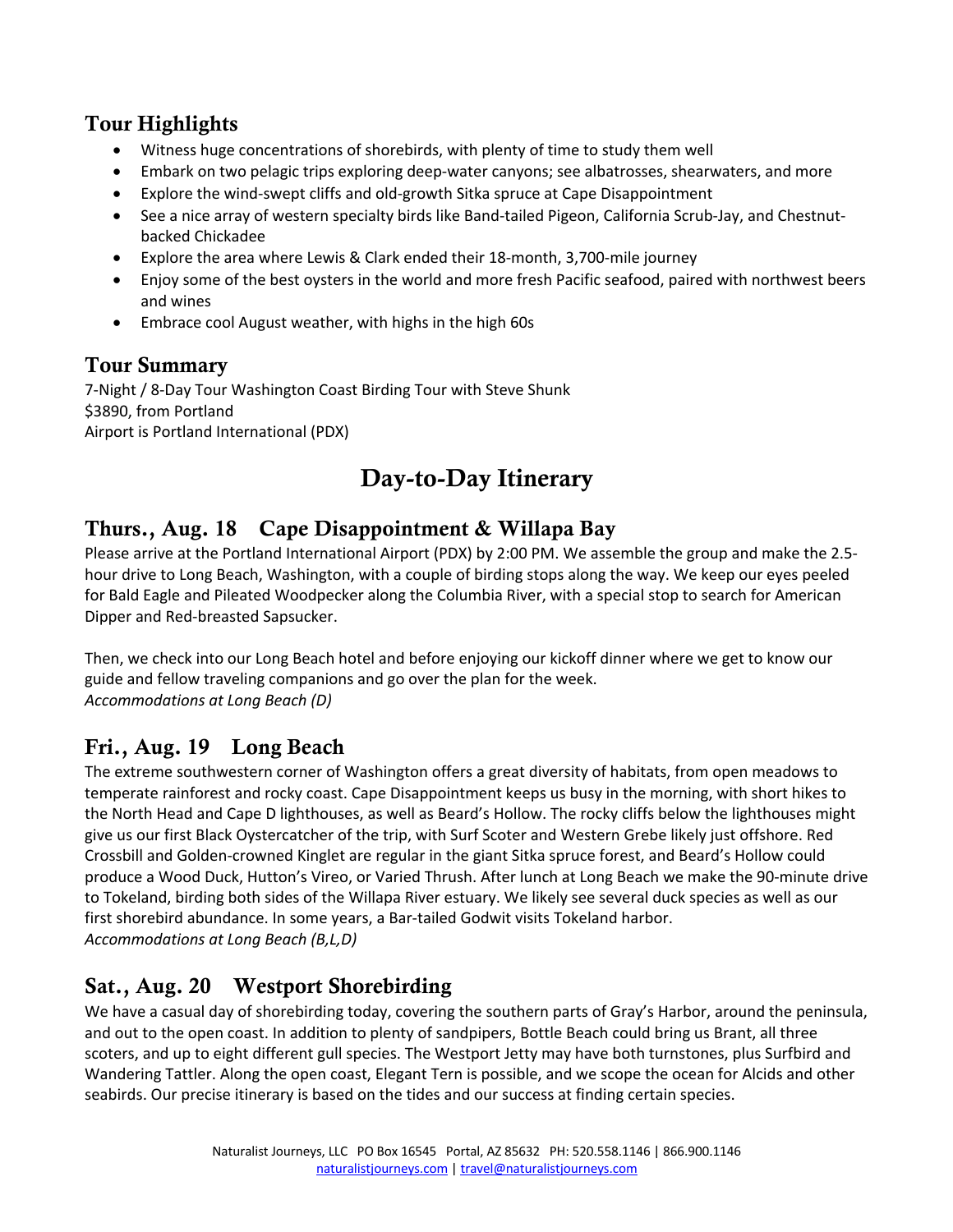*Accommodations in Aberdeen (B,L,D)*

# Sun., Aug. 21 Pelagic Tour

We head for Westport early this morning to catch the first of our two pelagic trips of the trip. Westport Seabirds has been operating here for decades, and these tours are well known among seabird aficionados. We see an array of common Pacific Coast seabirds, including Black-footed Albatross, Pink-footed Shearwater, and Rednecked Phalarope. Throughout the trip we carefully scan the horizon for jaegers, albatrosses, shearwaters, and true 'sea gulls', like Black-legged Kittiwake. Each trip is different and many encounter rare species, hence our two-trip schedule.

*Accommodations in Aberdeen (B,L,D)*

#### Mon., Aug. 22 Ocean Shores

We enjoy another casual day of shorebirding today, covering the northern side of Gray's Harbor and the Ocean Shores peninsula. We start at the Hoquiam sewage ponds, which host plenty of duck species and always a possible surprise. We might find Cackling or Greater White-fronted Geese, and we should have a chance for a good comparison of Greater and Lesser Scaup. With all the falcon fodder, we have a good chance for a Peregrine. Gray's Harbor National Wildlife Refuge immerses us in shorebirds. We hope to compare both dowitcher species, and we comb through 'peeps' in search of the larger Baird's and Pectoral Sandpipers. Out on the Ocean Shores peninsula, we visit Damon Point, where we look again for all three scoters, as well up to five possible grebe species. As before, our precise itinerary today is based on the tides and our success at finding certain species.

*Accommodations in Aberdeen (B,L,D)*

# Tues., Aug. 23 Chehalis River & Woodlands

We begin our last terrestrial day birding our way up the Chehalis River, with stops in at Brady and Elma and up to Lake Sylvia State Park. Our goal is to sample as many habitats as possible, with an emphasis on riparian and coniferous woodlands. The wetlands at Brady and Elma could net us Wilson's Snipe, Virginia Rail, and Green Heron. At Lake Sylvia, we look for Band-tailed Pigeon, Pileated Woodpecker, Pacific-slope Flycatcher, and Varied Thrush. Any of the wooded habitats could have Red-breasted Sapsucker, Purple Finch, Spotted Towhee, and Black-headed Grosbeak. We might get lucky and see a dipper! *Accommodations in Aberdeen (B,L,D)*

## Wed., Aug. 24 Pelagic Tour

We again make an early run to Westport to catch the second of our two pelagic trips. We spend the day cruising, looking for seabirds and hopefully some good rarities before we enjoy a celebratory dinner tonight, going over our final species list and reminiscing about a fun west coast tour. *Accommodations in Aberdeen (B,L,D)*

## Thurs., Aug. 25 Return to Portland

After breakfast, we head toward Portland with a great birding stop at Ridgefield National Wildlife Refuge. We drive the refuge auto tour, though we do have plenty of chances to get out of the vehicle. White-tailed Kite and Red-shouldered Hawk are both possible here, and we encounter an array of water birds. In the wooded areas, we might find Western Tanager and Pacific Wren, plus Yellow-headed Blackbird, Black Phoebe, and Marsh Wren in the wetlands. The Ridgefield eBird list shows more than 160 species for August alone, and we have to forcefully extract ourselves from the birding in order to make our flights on time!